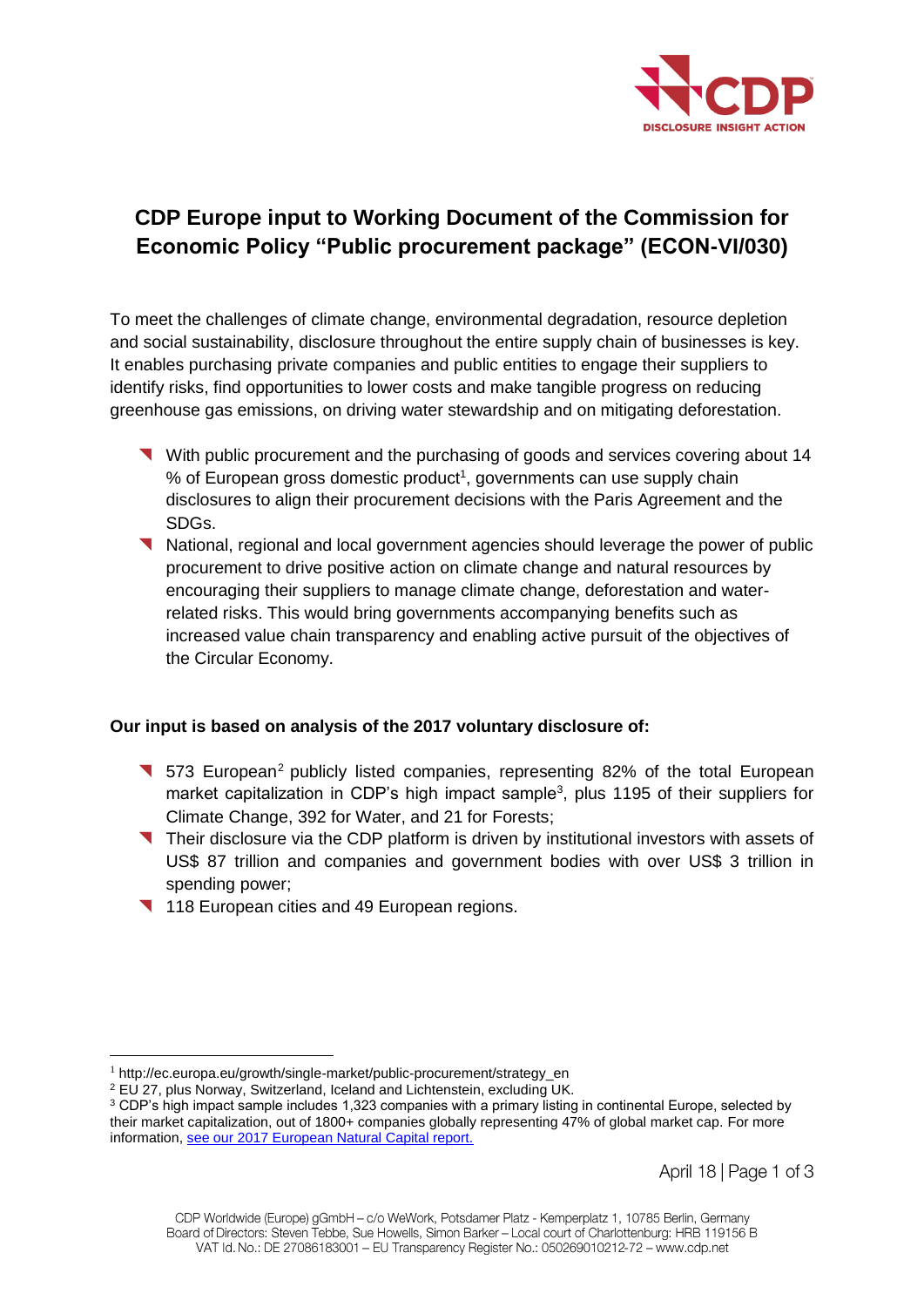

### **Risk management and the issue of insurance schemes for public procurement:**

Risks related to climate change, deforestation and water security directly impact the private and public sector by reducing agricultural productivity, disrupting logistics and supply chains, and causing damage to buildings and infrastructure. Organisations need affordable and reliable supplies of energy and natural resources. In addition to these direct consequences, they also face indirect risks such as shifts in consumer behaviour and an increasing demand from stakeholders on efficiency, transparency and risk management in the supply chain.

By engaging with their supply chains through the CDP Supply Chain Program, procurers can drive disclosure throughout entire supply chains and help to reduce the risks they face from climate change, deforestation and water security as well as mitigating the impact on climate and environment of their supplying companies.

# **Joint procurement can boost more efficient allocation of the Structural Funds:**

The need is urgent to align the "billions to trillions" infrastructure agenda with the Paris Agreement and the Sustainable Development Goals and to ensure that private capital invested in public infrastructure and private businesses is exclusively directed towards responsible and sustainable projects and companies.

Access to infrastructure investments should be given after an ex-ante assessment. A critical part of the assessment should be cities disclosure about the environmental impact. This helps investors to understand a city's impact and allows cities to access infrastructure investment. More than 500 cities globally disclose and measure environmental data each year through CDP. They manage emissions, build resilience, protect themselves from climate impacts and create better places for people to live and work. These cities are disclosing over 8.000 urban sustainability actions, demonstrating their commitment to building a sustainable economy and tackling climate change.

#### *Matchmaker*

The project *Matchmaker* provides its subscribers with information on climate resilient infrastructure projects worldwide through a specialized project dashboard derived from the unique CDP Cities disclosure platform and partners.

Often climate related activities in cities are isolated from economic development outreach, creating communication and information barriers between cities and potential investors. Matchmaker bridges this divide by working with cities to highlight projects in flood control, waste management, sustainable transportation, renewable energy, water management, and energy efficiency. Matchmaker serves as a clearinghouse for cities to showcase planned

April  $18$  | Page 2 of 3